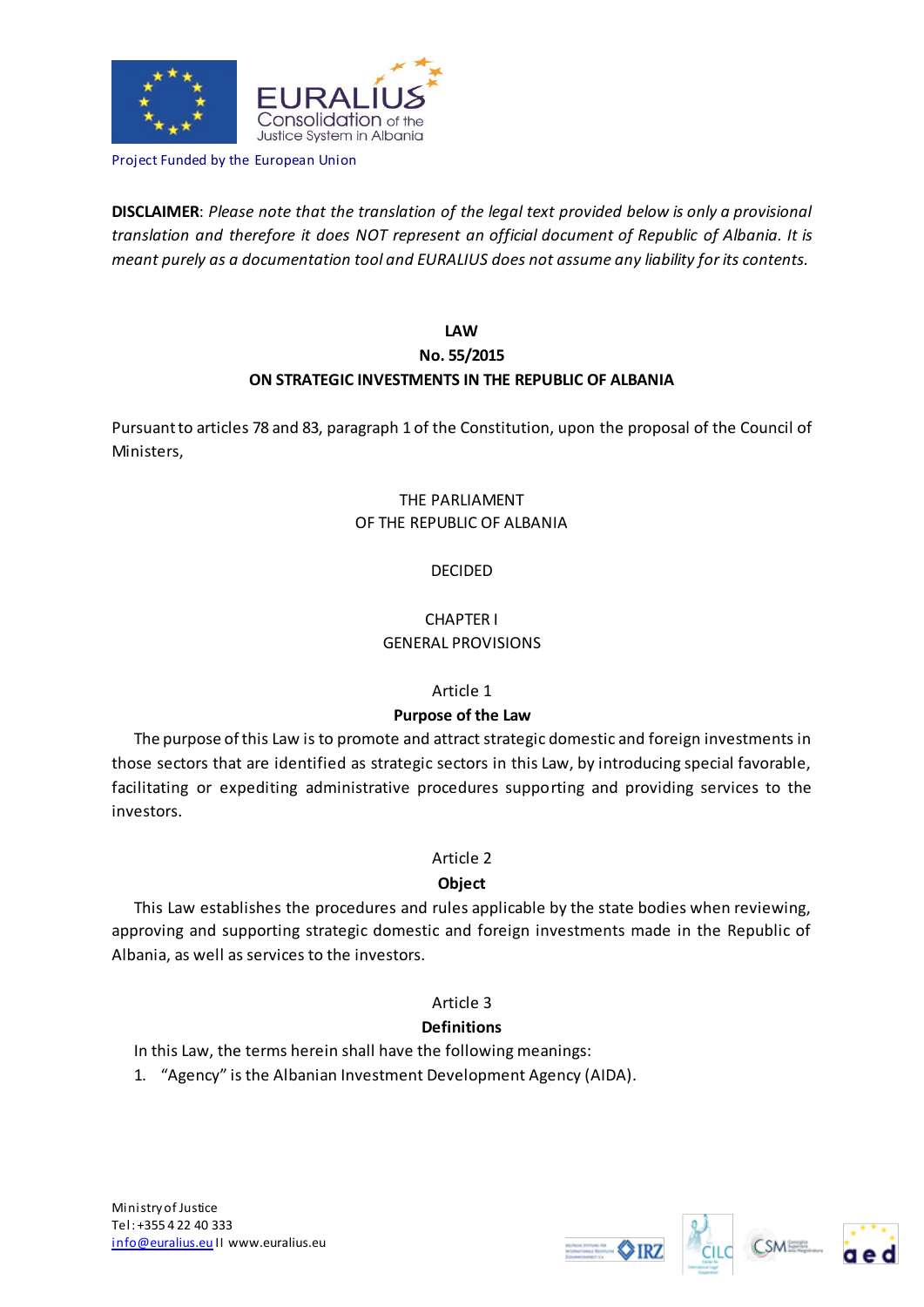2. "Assisting Agent of the Strategic Project and/or Strategic Investor" is the representative of the "single window" of the services to the strategic project/investor, who is responsible for coordinating the work and its representation towards the investor in a one-stop shop.

3. "Single Window" is the institution responsible for the services to the strategic project/investor.

4. "Large agricultural farm" is a considerable surface of agricultural land that can be used for the intensive processing of crops, and generating an impact on the economy and employment, the concept of which can serve as a model for the other farms, too.

5. "Operational Group" is the ad-hoc group composed of experts from the line ministries of the areas in which a strategic investment is required to be realized to provide professional assistance and support in the performance of all the procedures and drafting of all the legal acts and documents, for the purposes of preparation, implementation, development and execution of a specific strategic investment project.

6. "Strategic investments" are the investments made in one of the strategic sectors of economy, according to the provisions of this Law.

7. "Strategic Investment Committee" is the collegial administrative body, within the Council of Ministers, as defined by this Law.

8. "Land Consolidation" is the planned reallocation and restructuring of parcels and their ownership. This may include the alienation of form, ownership/legal regime and land use, in any combination.

9. "Memorandum of Understanding" is in general a nonbinding agreement for services to the strategic project and potential strategic investor outlining the mutual commitments and engagements of the parties for the preparation, design and implementation of the strategic investment project.

10. "Assisted Procedure" is the administrative procedure provided by this Law, which the public administration uses to follow, coordinate, assist, supervise and, if appropriate, represent a strategic investment during its implementation phases.

11. "Special Procedure" is the administrative procedure provided by this Law, under which support is provided under special rules to strategic investment with an impact on the economy, employment, industry, technology and/or regional development, with the purpose to facilitate and expedite investments.

12. "Potential Strategic Project" is the potential investment project with strategic impact on the country's development and public interest that is classified as such from the initiative to design the project from the project promoter until it is awarded the status of "Strategic Investment/Investor".

13. "Strategic Investment Record" is the database for any strategic investment to be made in the Republic of Albania, after the entry into force of this Law, which shall be managed by the Agency.

14. "Operational risk" is the risk of losses due to the failures or insufficient resources, processes, systems or other external circumstances.

15. "Strategic Sectors" are the economic sectors defined under this Law, which are considered by the Albanian State as of high potential for the development of the country's economy.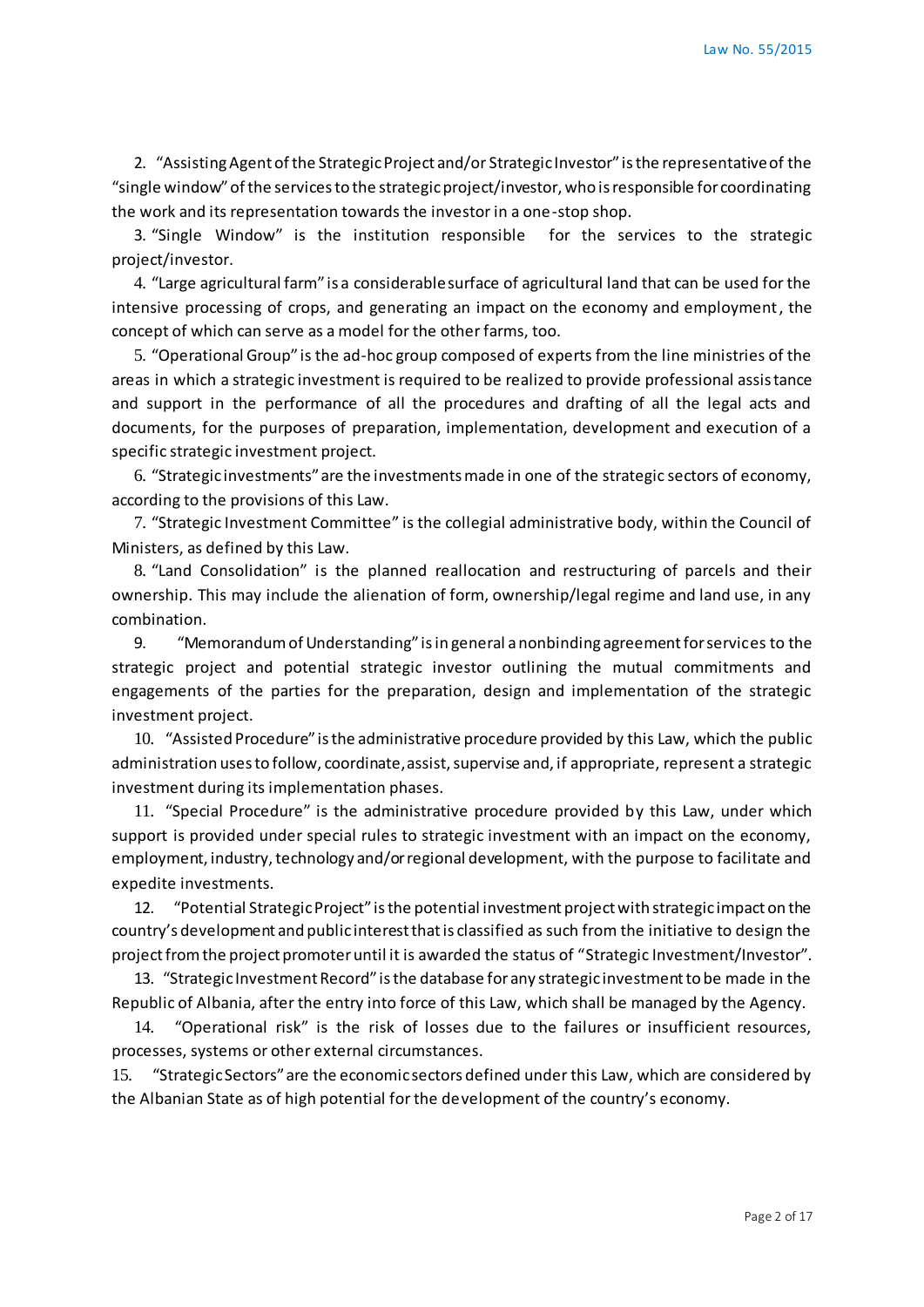16. "Status of Strategic Investment/Investor- Assisted/Special Procedure" is the status approved by the Strategic Investment Committee, which is provided to private, domestic and foreign legal persons asking to realize an investing project eligible as strategic by this Law throughout all the stages of construction, implementation of the strategic project and operation of the investment/strategic facility.

17. "Strategic Investing Entities" are the investing entities interested in developing and implementing an investment qualified as strategic under this Law. Strategic investing entities can be private, domestic and foreign legal persons.

18. "Investment Value" is the total amount invested by the investor up to the moment a project becomes operational.

19. "Development priority areas" are the regional and/or local government areas, designated as such by a Council of Ministers' Decision, that are considered to be a special source of support in promoting economic development and employment.

## Article 4

## **Scope of application**

This Law is applicable to all strategic investments that are selected as such on the basis of the criteria and procedures established by this Law and in those economic sectors that this Law defines expressly as strategic investment sectors.

## Article 5

#### **Public interest**

Any strategic investment, defined as such by this Law, are considered to be of public interest. The public interest is, in the selection of a strategic investment, assessed based on the following:

- a) the investment value;
- b) the time of the realization of investment;
- c) investment productivity and added value;
- ç) creating new jobs;
- d) sector economic priority;
- dh) regional and local economic development;
- e) development or improvement of conditions and standards of goods production and services provision;
- ë) introducing new technologies to increase investment competitiveness and effectiveness;
- f) increasing the overall level of safety and quality of life of citizens;
- g) environmental and consumer protection.

#### Article 6

## **Promotion and representation services**

1. To attract strategic investment in Albania, the Agency can develop or purchase promotional services.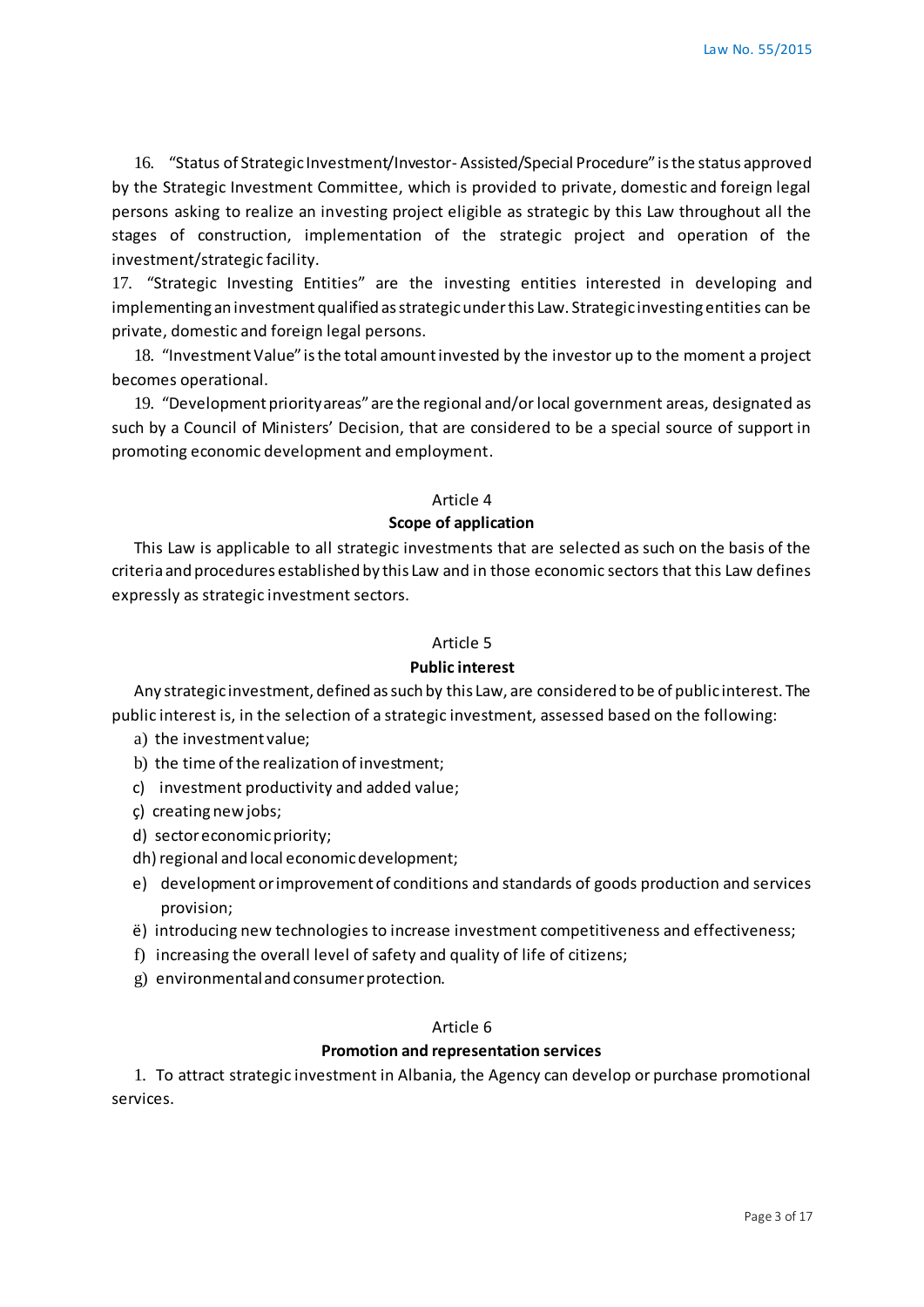2. The state can be represented in the international markets for strategic investment also by the international investment agents. The State enters, through the Agency, into representation agreements with international investment agents, whose service will be paid in case of success by the investors themselves in the form of a success fee.

3. More detailed rules for the promotional and representation services are established by a Council of Ministers Decision.

## Article 7

### **The principles of proportionality and compatibility in the function of special conditions**

1.The special and stimulating conditions are applicable to the extent that they do not eliminate operational risk while observing the principles of free and effective competition both in procedures and the market. The operational risk of a proposed domestic or foreign investment shall always remain on the investor side.

2. The special and stimulating conditions are applicable in proportion to both the value and the importance of the investment, as well as to the public interest and utility of the proposed investment.

#### CHAPTER II

## STRATEGIC INVESTMENTS AND SELECTION CRITERIA

#### Article 8

#### **Strategic Sectors and Criteria for Implementing the Procedures**

1. Pursuant to and for the purpose of this Law, the following are considered as strategic sectors:

- a) Energy and Mining Sector;
- b) Transport, Infrastructure of Electronic Communications and Urban Waste Sector;
- c) Tourism (Tourist Facilities) Sector;
- ç) Agriculture (Big Farms) and Fishing Sector;
- d) Technology and Economic Development Zone Sector;
- dh) Development-Priority Areas.

2. The specific sub-sectors, within the sectors referred to in paragraph 1 of this Article, are determined by a Council of Ministers Decision.

3. In addition to what is provided in paragraph 1 of this Article, to be considered as strategic, the proposed investments shall meet cumulatively the following criteria:

a) In the energy and mining sector and subsectors, the investment shall be:

i) for investors/projects to be awarded the status of "Strategic Investment/Investor - Assisted Procedure", equal to or more than EUR 30,000,000 (thirty million);

ii) for the investors/projects to be awarded the status of "Strategic Investment/Investor - Special Procedure", equal to or more than EUR 50,000,000 (fifty million).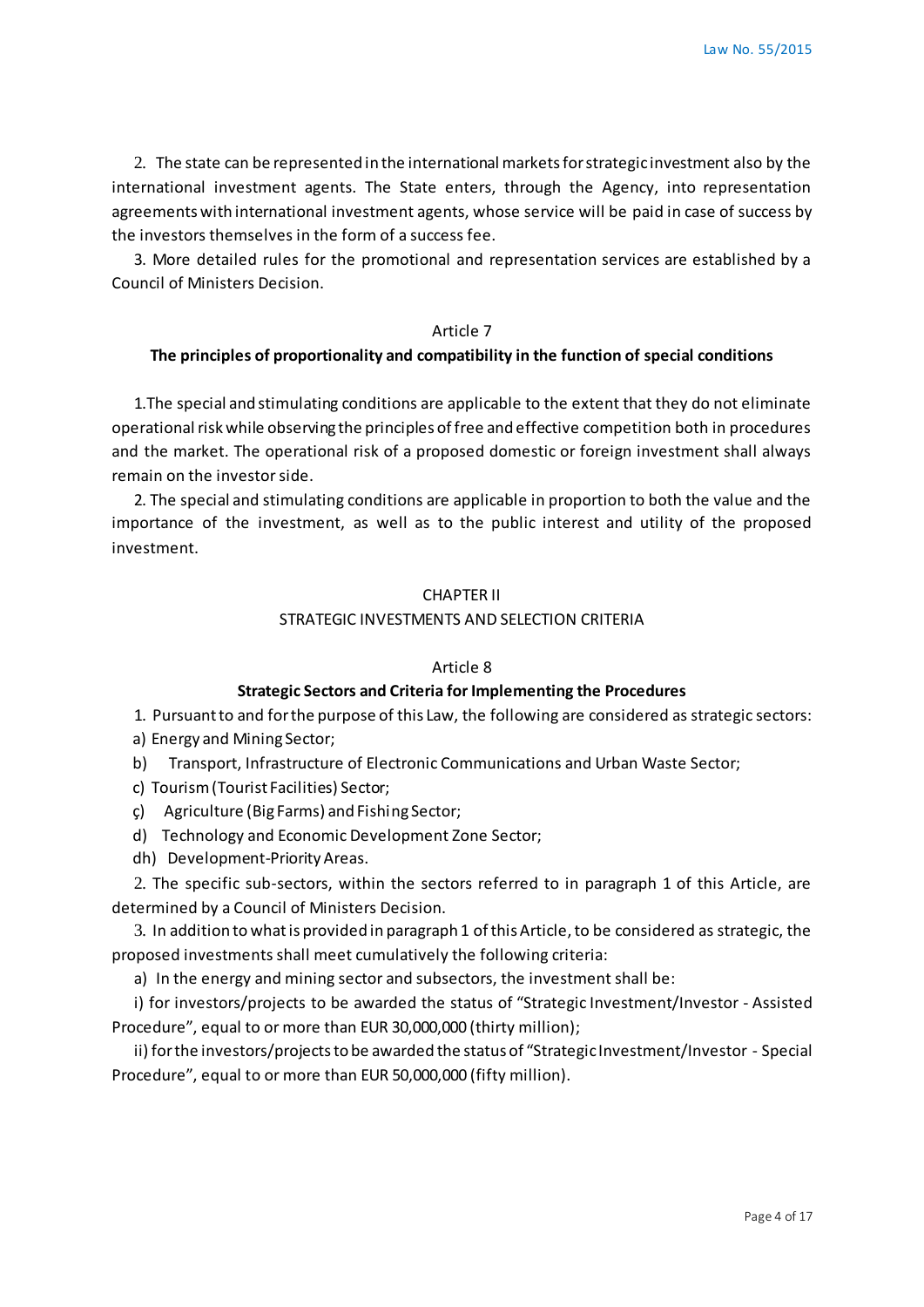b) In the Transport, Infrastructure of Electronic Communications and Urban Waste Sector and the subsectors, the investment shall be:

i) for investors/projects to be awarded the status of "Strategic Investment/Investor - Assisted Procedure", equal to or more than EUR 30,000,000 (thirty million);

ii) for the investors/projects to be awarded the status of "Strategic Investment/Investor - Special Procedure", equal to or more than EUR 50,000,000 (fifty million).

c) In the Tourism Sector (Tourist Facilities), the investment shall be:

i) for the investors/projects to be awarded the status of "Strategic Investment/Investor - Assisted Procedure", equal to or more than EUR 5,000,000 (five million), and at the same time must create, at a minimum, 80 new jobs;

ii) for the investors/projects to be awarded the status of "Strategic Investment/Investor - Special Procedure", equal to or more than EUR 50,000,000 (fifty million).

ç) In the Agriculture (building a "Large Farm" Model) and Fishing", the investment shall be:

i) for the investors/projects to be awarded the status of "Strategic Investment/Investor - Assisted Procedure", equal to or more than EUR 3,000,000 (three million), and at the same time must create, at a minimum, 50 new jobs;

ii) for the investors/projects to be awarded the status of "Strategic Investment/Investor - Special Procedure", equal to or more than EUR 50,000,000 (fifty million).

d) In the Technology and Economic Development Zone Sector, including its subsectors, the investment shall be:

i) for investors/projects to be awarded the status of "Strategic Investment/Investor - Assisted Procedure", equal to or more than EUR 5,000,000 (five million);

ii) for the investors/projects to be awarded the status of "Strategic Investment/Investor - Special Procedure", equal to or more than EUR 50,000,000 (fifty million).

dh) In the Development-Priority Areas, the investment shall be:

i) for the investors/projects to be awarded the status of "Strategic Investment/Investor - Assisted Procedure", equal to or more than EUR 1,000,000 (one million), and at the same time must create, at a minimum, 150 new jobs;

i) for the investors/projects to be awarded the status of "Strategic Investment/Investor - Special Procedure", equal to or more than EUR 10,000,000 (ten million), and at the same time must create, at a minimum, 600 new jobs;

4. In addition to what is provided in Paragraph 3 of this Article, to realize a project under the assisted/special procedure, the investing entity shall, at the moment of application and/or of the contract, if according to the applicable Law a public-private partnership contract with the Albanian State is signed one, file the financial data demonstrating its capacity to provide the financial guarantees for the realization of the investment, at the amount of not less than 10% of the investment value.

5. The Council of Ministers shall define the financial guarantee margins, the detailed rules about them, and the nature of the documentary evidence that the entity has to provide to prove his financial capacity for the implementation of the project, as defined in paragraph 4 herein.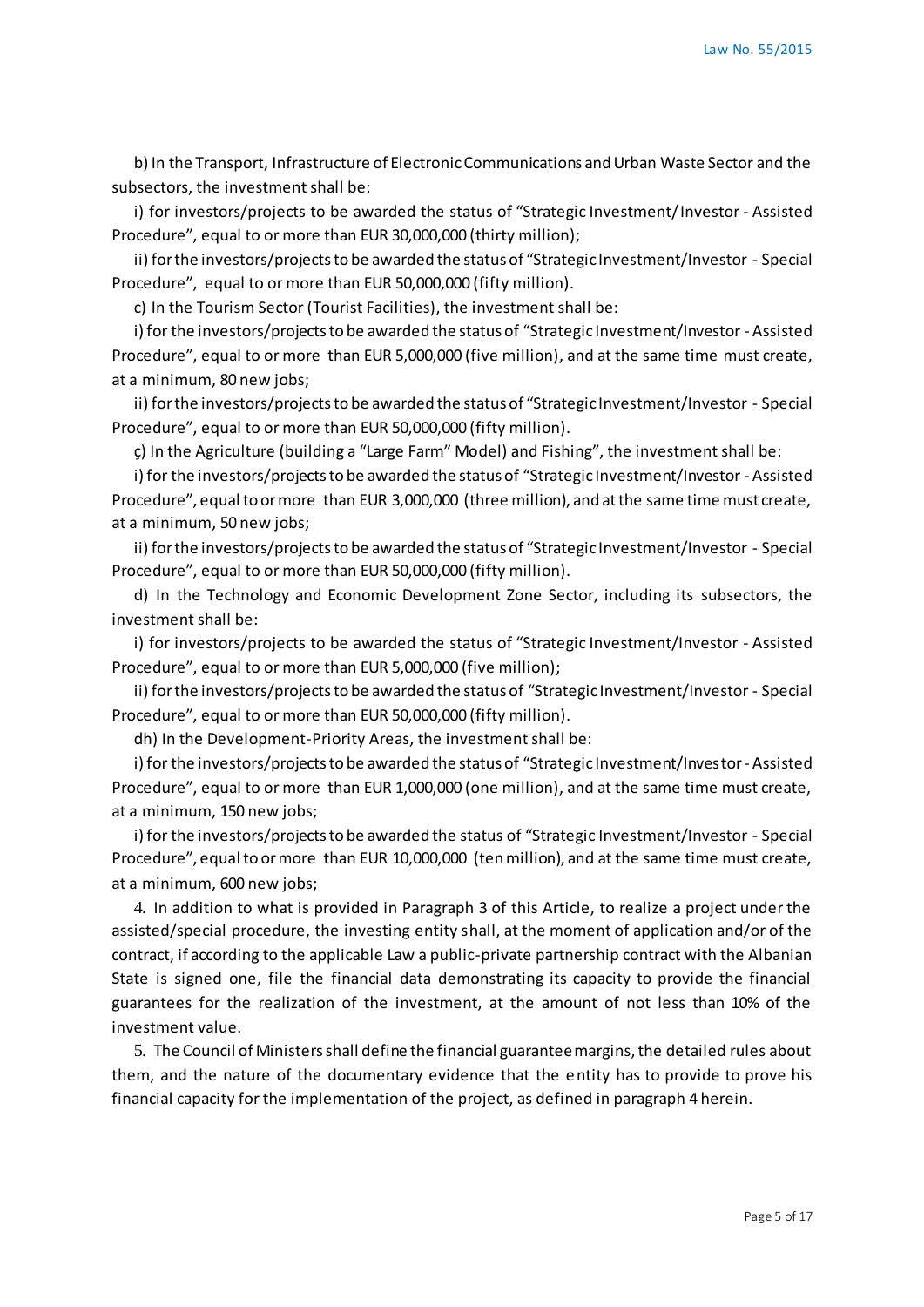6. The status of strategic investor/investment- special procedure can be awarded also to the investors/investment projects that, notwithstanding they are not foreseen to be realized in any of the sectors given in paragraph 1 of this Article, estimate to reach a total investment equity equal to or more than EUR 100,000,000 (one hundred million).

7. The Council of Ministers shall, in application of letter "dh", paragraph 1 of this article, establish by decision the detailed rules for the identification and operation of the zones considered as of development priority.

### CHAPTER III

#### ADMINISTRATIVE BODIES AND STRUCTURES

#### Article 9

#### **Strategic Investment Committee**

1. For the effective implementation of this Law, a Strategic Investment Committee is established as a collegial administrative body within the Council of Ministers, which is chaired by the Prime Minister and composed of the following members:

- a) Deputy Prime Minister;
- b) Minister responsible for financial affairs;
- c) Minister responsible for economic and tourism affairs;
- ç) Minister responsible for infrastructure and transport affairs;
- d) Minister responsible for the energy and industry affairs;
- dh) Minister responsible for urban development affairs;
- e) Minister responsible for agriculture affairs;
- ë) Minister responsible for environment;
- f) State's Attorney General;

 g) as well as, on a case-by-case basis when the issues to be discussed by this Committee fall within their area of responsibility, the respective responsible ministers.

2. The Strategic Investment Committee invites to participate in its meetings, without a voting right, the heads of local government units to give their positions and express their opinions on the strategic investments foreseen to be realized in their administrative jurisdiction zones.

3. The Strategic Investment Committee has the following tasks duties:

a) monitors the functioning of the "Single window" system for services to the strategic investor;

b) monitors the impact performance of the strategic investments and their progress, and approving the specific programs on the support and incentives to the strategic investments;

c) approves the action plan for the measures, procedures and deadlines related to the services and facilitating of procedures for the designing and implementation of a strategic investment project, specifying the specific commitments, tasks and deadlines of for the central institutions and local government units in all the realization and implementation phases of the project;

ç) approves the projects with the status of "project with strategic potential".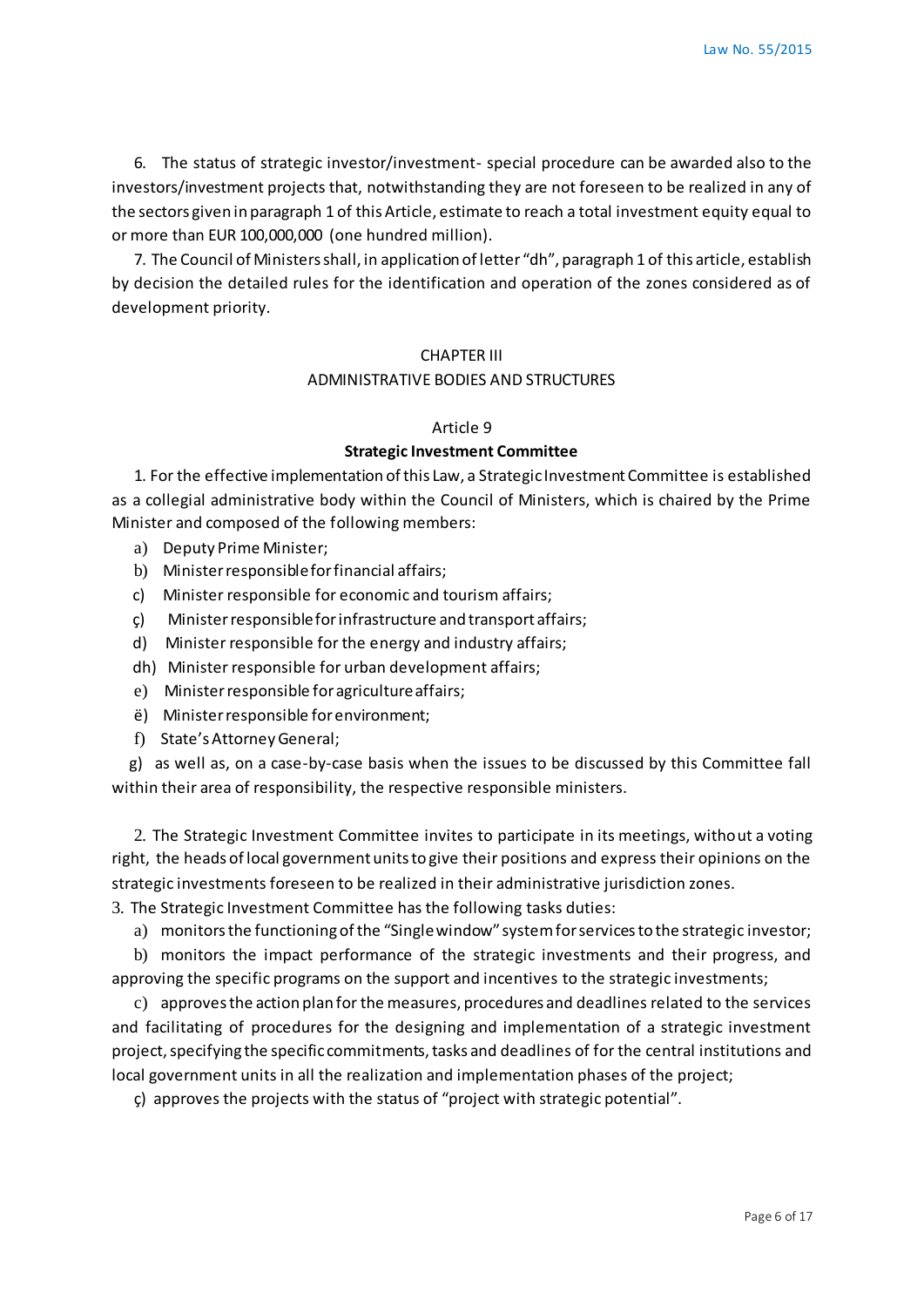More detailed rules about this aspects are established by a Council of Ministers Decision.

4. The Strategic Investment Committee approves by a decision the rules on its own functioning and competencies.

5. The Agency shall have the role of the Secretariat of the Strategic Investment Committee and shall provide all the necessary support for the smooth conduct of the meetings. For this purpose, the Technical Secretariat is set-up within the Agency, whose composition and functioning rules are established by a Regulation on the Organization and Functioning of the Strategic Investment Committee.

#### Article 10

## **Administrative bodies**

1. The Agency, in addition to the other tasks and duties assigned by the Law "On the establishment, organization and functioning of the Albanian Investment Development Agency", is the administrative structure in charge of providing services to the investor as a "Single Window" for the investors/projects that apply and ask to benefit from the status of "Strategic Investment/Investor -assisted/special procedure".

2. The Agency is the assisting agent of potential strategic projects, potential investors or investor having the approved status, under this Law.

3. In its role as assisting agent, the Agency shall, pursuant to the tasks provided by this Law, follow all the administrative procedures foreseen from the moment an investment application/proposal is filed to be included in the administrative procedures for awarding the status of "Strategic Investment/Investor- assisted procedure" until all the administrative procedures, provided by in this Law about the implementation of the investment project, are completed.

4. The Agency shall conduct a preliminary analysis of the investor's profile, and, it has, for this purpose, the right to ask the investor for information about its financial capacity and ability to generate sufficient funds to back the investment, the financial statements, the management structure, the ownership, the market share, the previous experience in the field of investment, similar projects, and any other element needed to prove its investment capacity and the potential to be a strategic investor for strategic investment projects, under the definitions of this Law.

5. The Agency shall perform the preparatory acts and provide the necessary services to the potential strategic project and potential strategic investor/s, provide analysis and assessment services, information coordination, land consolidation as well as investor representation services to the public institutions /bodies /authorities regarding the preparation , implementation and realization of a strategic investment project.

6. The Agency shall create a Strategic Investment Record that is the database for any strategic investment to be made in the Republic of Albania, after the entry into force of this Law. The detailed rules for the operation, creation, administration, format, content, etc., and the procedure for the security of the record are approved by a decision of the Council of Ministers.

7. The Agency reports to the Strategic Investment Committee on the follow-up and implementation of all the tasks and procedures foreseen in the action plan, from the moment an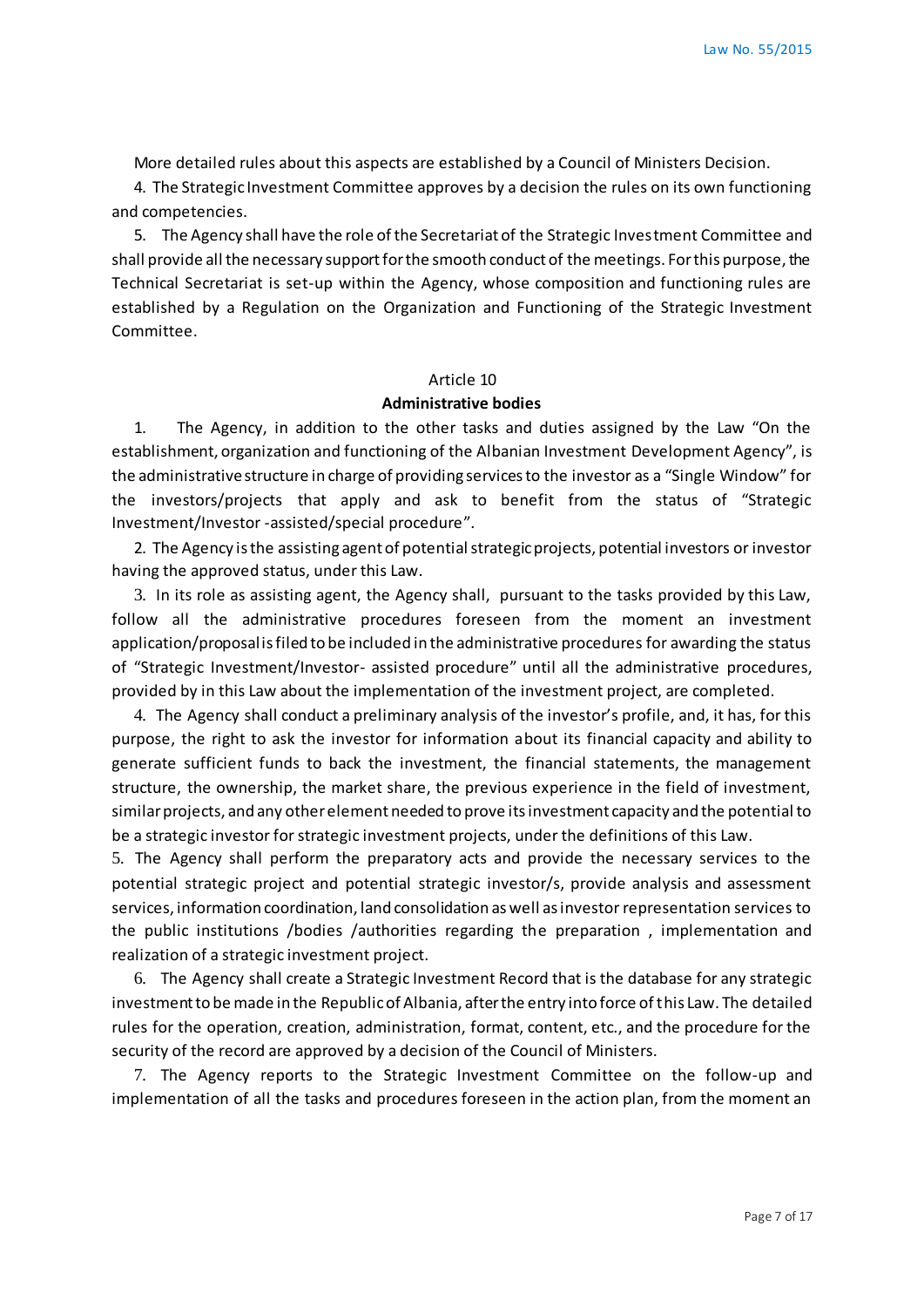investment proposal applies for inclusion in administrative procedures to be awarded the status of "Strategic Investment/Investor- assisted procedure" until all the administrative procedures, provided by this Law about the implementation of the investment project, are completed.

8. The ministry responsible for the economy monitors the activity of the Agency as a "single window" in the framework of the implementation of the functional tasks of providing services to the investor as defined by this Law, as well as the quality indicators of the services performed by the Agency.

#### Article 11

### **Supporting Administrative Structures**

1. The operational group created within the Agency has the following tasks and duties:

a) sets out the detailed procedures regarding the preparation and implementation of each individual project and the information of the investor and interested institutions;

b) carries out acts related to the designing and development of the project supporting the implementation of a strategic investment, and drafts a list of measures and documents to be filed and/or to be provided to realize a strategic investment project, through the "single window system", in an expedited procedure;

c) Makes the technical assessment of the strategic investment project, its strategic potential, operational risk and action plan for the realization of this project.

2. The operational group shall, on a case-by-case basis, depending on the matter, ask for the opinion of the Competition Authority, the respective local government units or other agencies or institutions.

## CHAPTER IV PROCEDURES FOR STRATEGIC INVESTMENTS

#### Article 12

#### **Administrative procedures**

1. The administrative procedures provided by this Law in reference to strategic investments within the area of responsibility, as specified in Article 4 of this Law that are related to the preparation, implementation, development and realization of a strategic investment project, and with the issuance of licenses/permits/authorizations and opinions, pursuant to this Law, shall be handled with priority, served as first and followed in an expedited procedure by all public and state institutions/entities/authorities involved directly or indirectly in those procedures.

2. All state institutions /entities /public authorities are obliged to cooperate and give to the Agency, in the role of a "single window" for the provision of services to the investor, upon its request, clarifications, information and necessary documents relating to preparation, implementation and realization of a strategic investment project. The role, responsibilities and duties of the Agency in relation with these institutions, and more detailed rules and administrative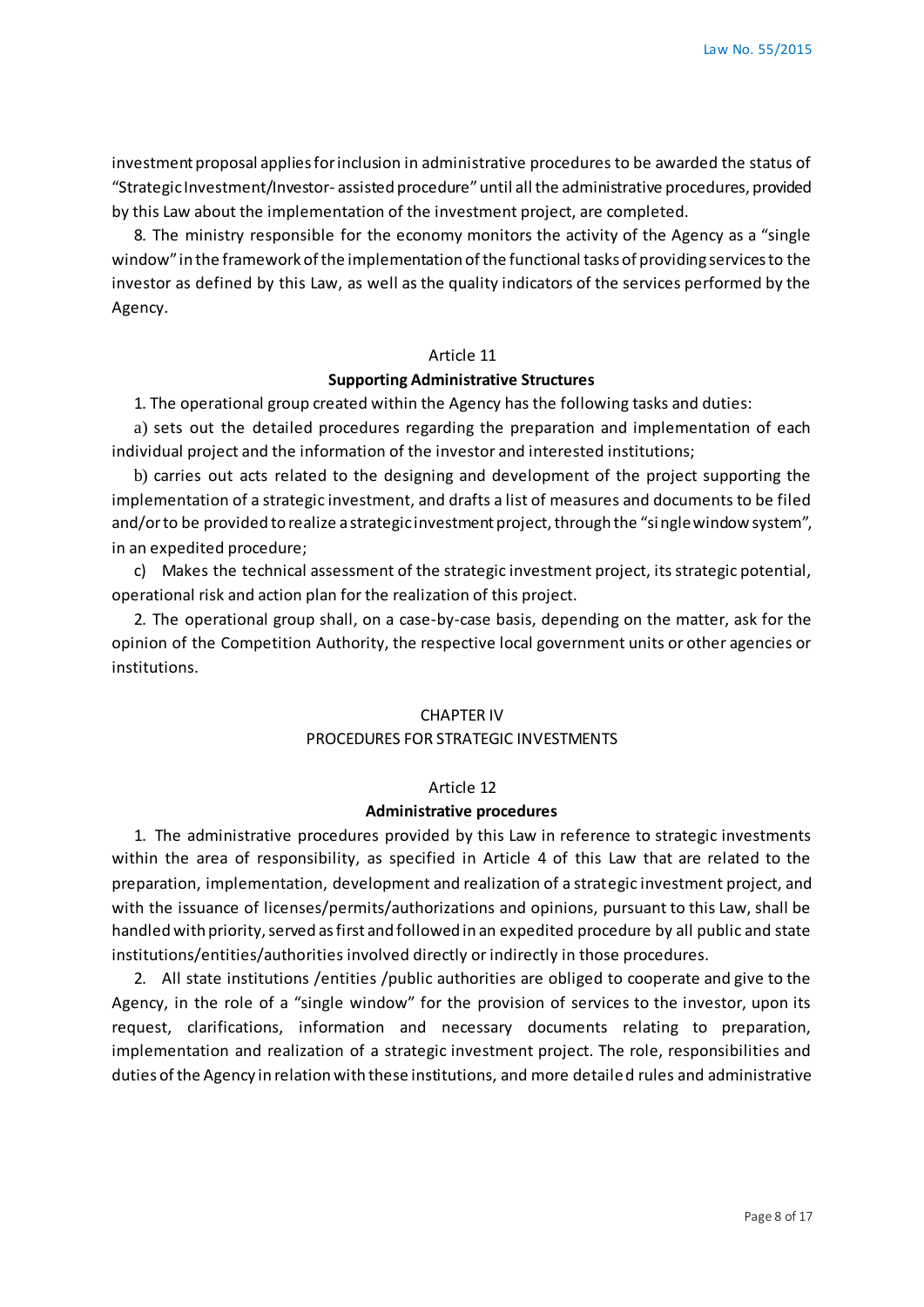deadlines for the priority and expedited procedure are determined by a decision of the Council of Ministers.

## Article 13

#### **Filing of the project and relevant documentation**

1. Any interested investor who, pursuant to this Law, requires including an investment project in the strategic investment administrative procedures to obtain the status of "Strategic Investment/Investor- Assistance Procedure" or "Strategic Investment/Investor- special procedure", must file a request in writing to the Agency, enclosing the following documentation:

a) the business investment plan, the investment funding plan and the work schedule for the implementation of the strategic project/investment;

b)the Project's social and economic impact assessment;

c) the list of all the incentives and requirements for support and services that the investing entity is asking from the Albanian state to realize the investment project;

ç) the documentation proving the financial capacity for the implementation of the investment project, as a guarantee for the execution and development of the project in concern, in accordance with the requirements of Article 8 of this Law;

d) the statement of the interested investing entity on in the authenticity of the data and documents presented in the file;

f) Authorization in writing by the investor, authorizing the Agency, in the case of a request for inclusion in administrative procedures to obtain the status "Strategic investor/investment assisted/special procedure" to carry out all necessary checks of the data disclosed in the file, and giving the consent of the investor to publish the proposed investment details, except for the data considered confidential that cannot be public or disclosed to third persons;

e) Payment slip for the applicable fees.

2. More detailed rules on the documentation and its evaluation are to be determined by a decision of the Council of Ministers.

### Article 14

## **Proposal and preliminary support to a potential strategic project**

1. Any interested domestic/foreign investor and the line ministry, according to the investment project sector, through the Agency, have the right to ask for the investment project to be included in the strategic investment administrative procedures to obtain the status of "Strategic Investment/Investor- Assistance Procedure" or "Strategic Investment/Investor- special procedure".

2. Any interested investor asking for to be included in the strategic investment administrative procedures, in order to develop a proposal for a potential strategic project, has to file an application in writing to the Agency, which, after making a preliminary assessment of the strategic potential of a project, based on article 5 of this Law, in the role of the assisting agent, shall assist the entity to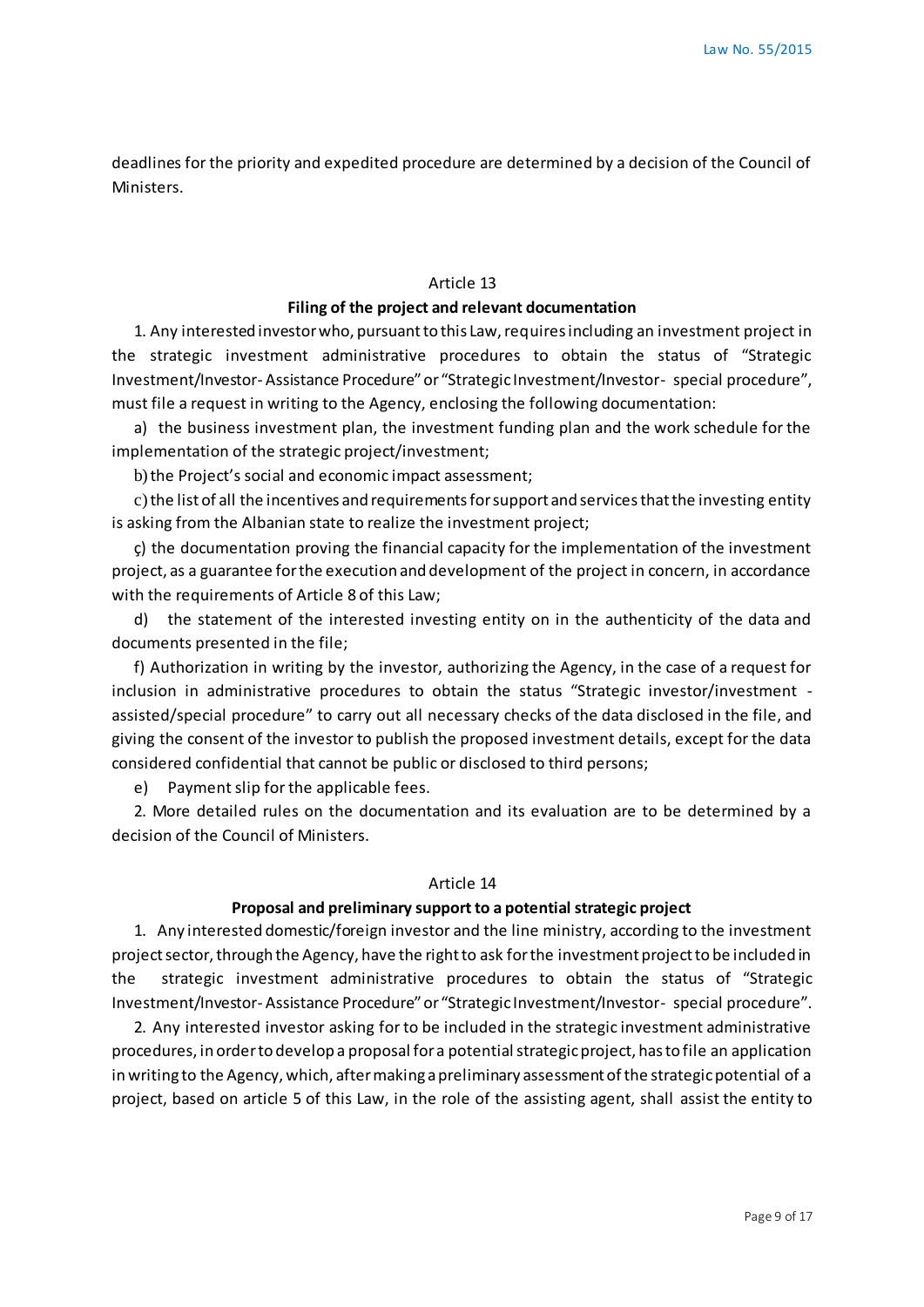collect the technical, legal, administrative data, etc., that are necessary for the design, preparation and implementation of the investment.

# Article 15 **Memorandum of Understanding**

To support a potential strategic project, upon the proposal of the Agency, the Strategic Investment Committee shall authorize the Minister/Ministers responsible of the filed and/or the Agency to conduct the negotiation, conclusion and signing of a Memorandum of Understanding providing for the services, the mutual engagements and covenants of the government and the investor for the design, preparation and implementation of the strategic investment project. The Understanding Agreement can be signed at the phase an expression of the preliminary interest and the preparatory actions that develop the potential strategic project.

## Article 16

### **Fees for services to Strategic Investor/Investment**

1. For the services tot e Strategic Investor/Investment the following fees may be applicable:

a) cost and administrative service fees;

b) management fee.

2. Such fees and the procedures for their application, payment and collection shall be approved by a decision of the Council of Ministers.

### Article 17

## **Review of a potential strategic project file and approval of the status of assisted/special procedure**

1. Through the operational group, the agency shall, within 30 business days from the date of receipt of the complete file of the project applying for the status of "Strategic Investor/Investment assisted/special procedure", check the documents filed and make a technical, financial and strategic evaluation of the potential strategic project.

2. In cooperation with the institutions/entities responsible for strategic investment, according to their areas of responsibility, the Agency shall, if it finds that the documentation is incomplete, ask in writing the investing entity to complete all the required documents and data. The investing entity shall complete the documentation within 10 days from the date of receipt of the notice.

3. In case the strategic project and the investor's application meet the requirements of this Law, the Agency shall, in cooperation with institutions/entities responsible for strategic investment, according to their areas of responsibility, propose to the Strategic Investment Committee to approve the status of "Strategic Investment/Investor- Assisted/Special Procedure". The decision of the Strategic Investment Committee shall be notified in writing to the applicant.

4. In the event the legislation into force provides for the organization of bidding/ tendering/concession procedures only after awarding the winner of the competition and, if the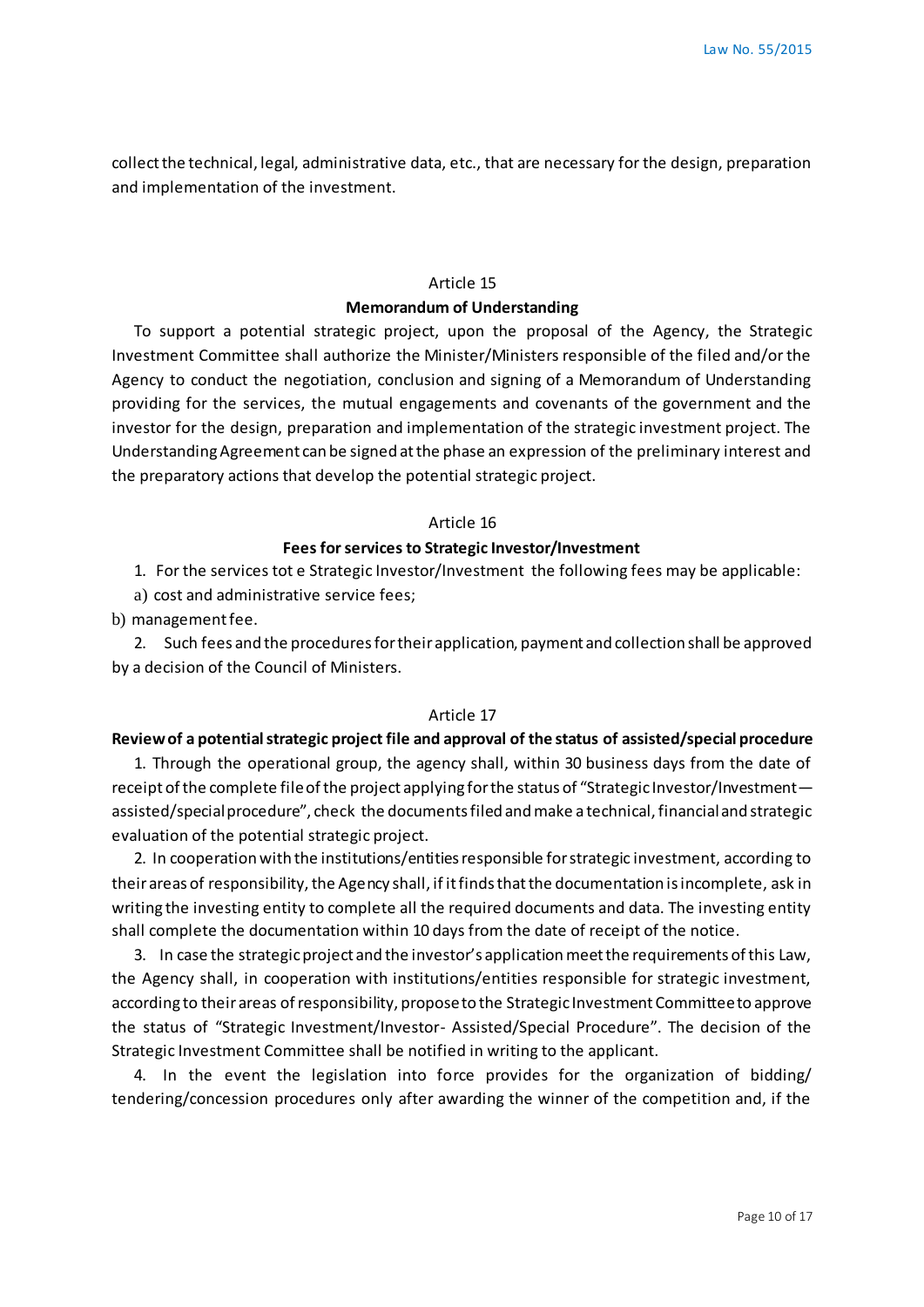proposed project meets the criteria of this Law, the Agency shall, in cooperation with the institutions/entities responsible for strategic investment according to their areas of responsibility, assess the proposed project and propose the Strategic Investment Committee to approve the status of "Strategic Investment/Investor -Assisted/Special Procedure". The decision of the Strategic Investment Committee shall be notified in writing to the applicant.

5. The Strategic Investment Committee shall, in case it decides to reject the application for inclusion of the investment project in the assisted/special procedure, notify the interested investor through the secretariat.

#### Article 18

## **Content of Decision**

The decision by which the Strategic Investment Committee approves the status of "Strategic Investment/Investor - Assisted/Special Procedure" shall include in its content the fol lowing elements:

- a) Title of the investment project;
- b) Estimated capital value to be invested;
- c) Name of the interested investor and his/her partners;
- ç) Type of investment project;
- d) Location/ area where this investment project will be implemented;
- dh) Term of the status of "Strategic Investment/Investor- Assisted/Special procedure".

## Article 19

# **Cases of revocation of the Decision awarding the status of "Strategic Investment/Investorassisted /special procedure "**

In the event during the preparation, development and implementation of the strategic investment project, the Strategic Investment Committee ascertains and proves that the investment project has inaccurate data or a change of newly created data, on the basis of which it would have not decided to include this project in the assisted/special procedure, the Strategic Investment Committee revokes the decision on awarding the status "Strategic Investment/Investor-Assisted/Special Procedure".

## Article 20

## **Duties of investor after the revocation of the decision awarding the status**

1. The application of administrative sanctions after the revocation of the status does not releases the investor from civil liability for the damage caused, under the legislation into force.

2. When the decision on awarding the status is revoked according to the provisions of this Law, the Minister responsible for the respective field shall take the necessary legal actions to remedy the consequences, under the legislation into force.

Article 21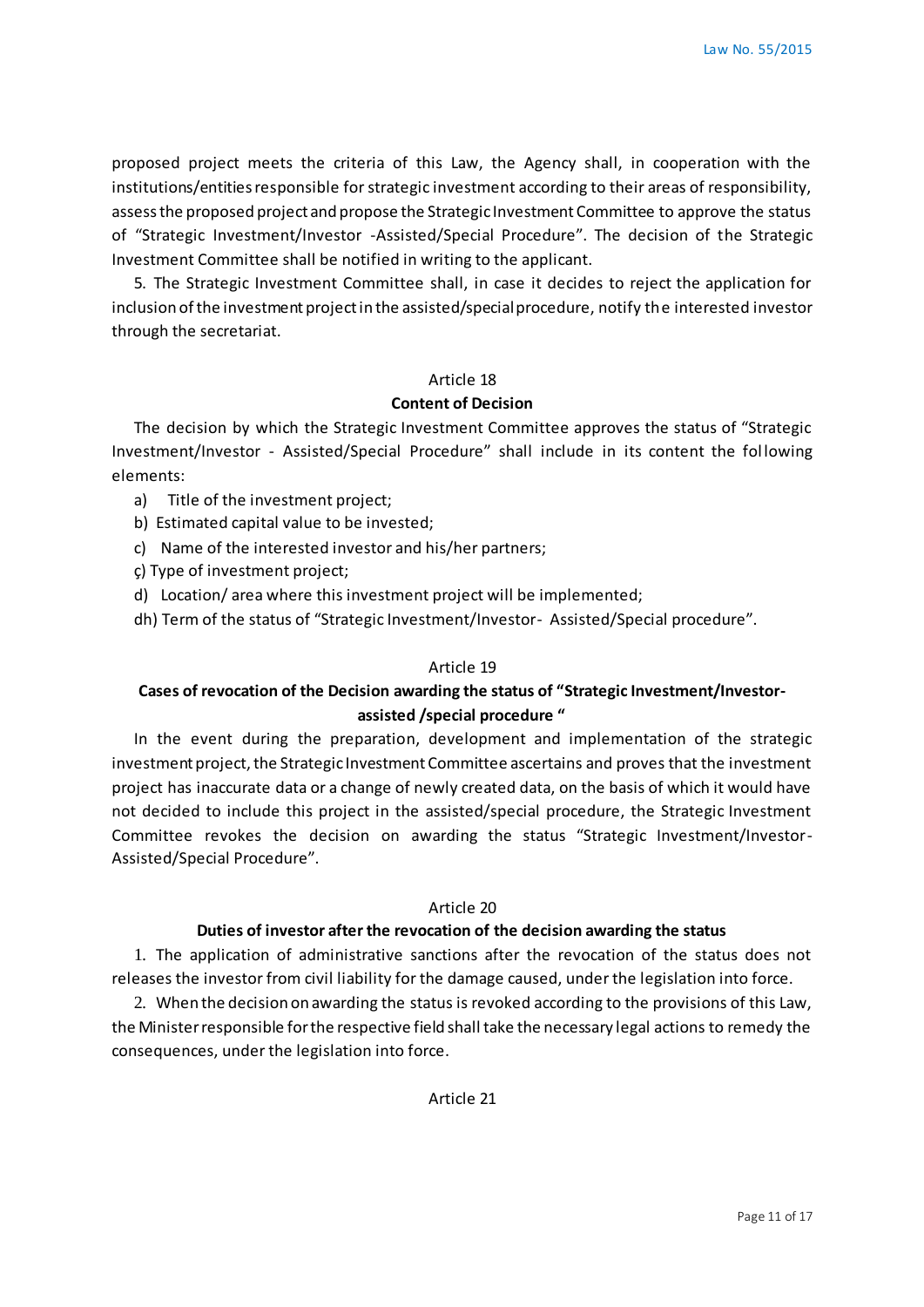#### **Services to investors in the case of assisted procedure**

After taking the decision on awarding the status of "Strategic Investment/Investor - Assisted Procedure", the investor, through the "single window" (the Agency) may benefit, in accordance with the provisions of this Law, the services and facilities as follows:

a) complete the preparatory operations, preparation of documents and administrative application by an expedited procedure by the assisting agent, including the necessary documents accompanying the application, when issued by a state administration body, upon the request of another state administration body;

b) receive a priority treatment for the preparation of documents, giving of opinions or following the procedures included in the scope of activity of the state administration bodies, representation in the operational group for the preparation and implementation of the strategic investment;

c) land consolidation;

- ç) supporting programs;
- d) support with ancillary infrastructure;

dh) availability of the state real estate for the development and realization of strategic investment projects, under the legislation into force.

#### Article 22

### **Services to investors in the case of special procedure**

After taking the decision on awarding the status of "Strategic Investment/Investor - Assisted Procedure", the investor can benefit, in accordance with the provisions of this Law, except as provided in Article 19 of this Law, the services related to:

a) expropriation of privately-owned real estates to enable the development and realization of the strategic investment projects;

b) approval by the Assembly, when deemed by the Council of Ministers, of the relevant strategic investment contracts, at the request of the strategic investor to enhance the security of the regulated legal relationship between himself and the Albanian state.

### CHAPTER V

## ASSISTED PROCEDURE

#### Article 23

# **Obtaining the licenses/permissions/authorizations after receiving the status of "Strategic Investment/Investor - assisted procedure "**

1. After the Strategic Investment Committee has approved the status of "Strategic Investment /Investor- Assisted Procedure", the interested investing entity submits to the Agency a complete file containing all the necessary documentation required by the sector legislation on the approval of licenses/permits /authorizations, under the applicable legislation on licenses, authorizations and permits, together with the payment slips of the respective fees.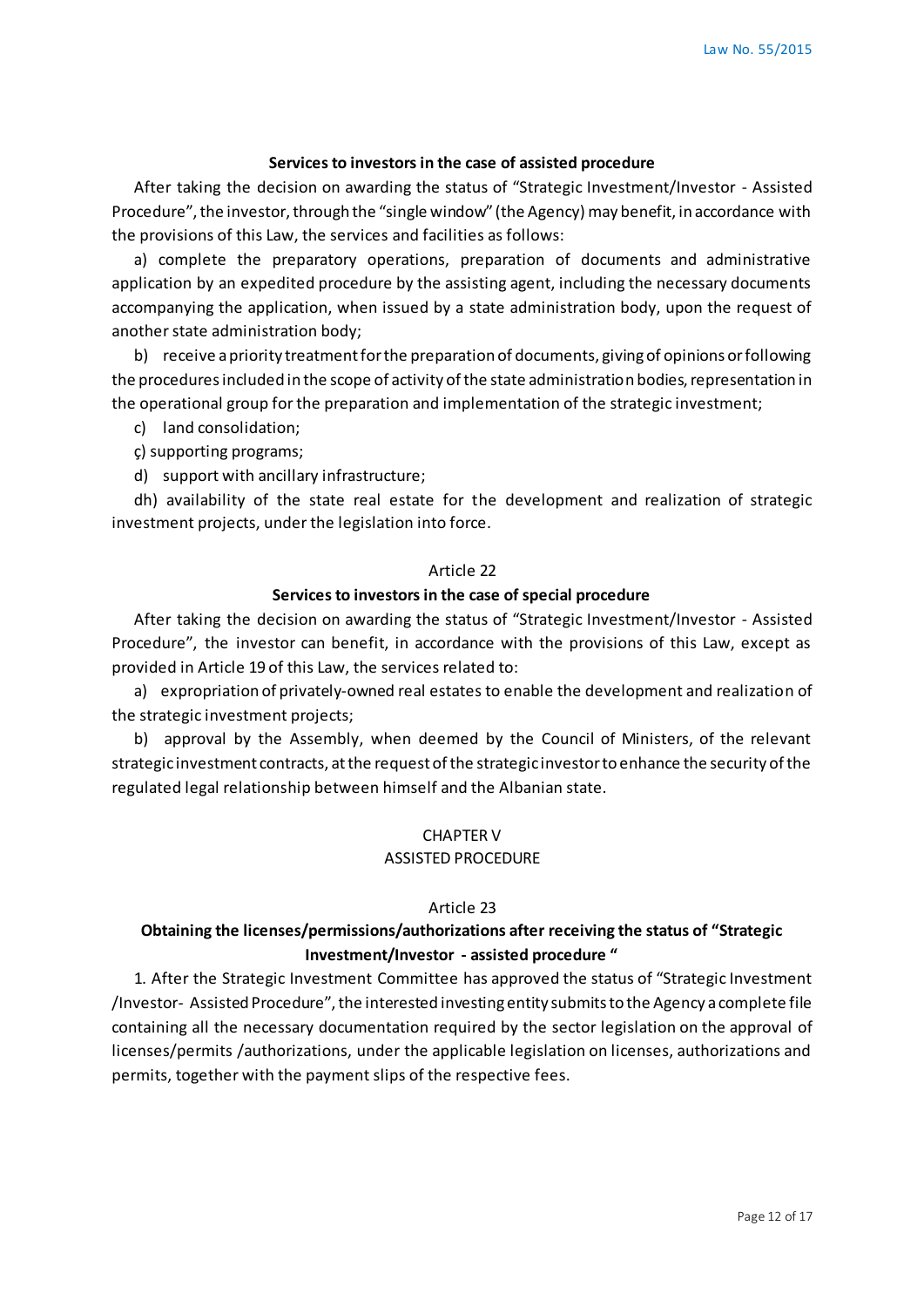2. The Agency shall, within 5 business days from the receipt of the file, send the file of the investing entity that was awarded the status of "Strategic Investment/Investor - Assisted Procedure" to obtain the licenses /permits /authorizations the public institutions/entities /authorities competent for issuing such legal documents to issue the licenses /permits /authorizations.

3. The institutions/entities/public authorities shall, within 15 business days upon receipt of the documentation by the Agency, issue the licenses/permits, under the legislation into force.

4. By way of exemption from what is provided in paragraph 3 of this Article, due to reasonable causes related to the complexity of licenses/permits/authorizations, this deadline shall be extended only once for a period of 15 business days.

5. The institutions/public authorities /authorities shall, when they find that the documentation is incomplete, ask the investor in writing, only once, within 10 business days from the date of receipt of the file, to complete all the required documentation and data, listing the specific requirements.

6. The investing entity that enjoys the status of "Strategic Investment/Investor - Assisted Procedure" has the responsibility for completing accurately and truthfully the data and documents necessary for the issuance of the respective licenses /permits /authorizations, pursuant to the sector legislation on their approval.

# CHAPTER VI SPECIAL PROCEDURE

### Article 24

# **Obtaining the licenses /permits /authorizations under a special procedure**

1. After the Strategic Investment Committee has approved the status of "Strategic Investment /Investor- Special Procedure", the interested investing entity submits to the Agency a complete file containing all the necessary documentation required by the sector legislation for the approval of licenses/permits /authorizations, under the applicable legislation on licenses, authorizations and permits, together with the payment slips of the respective fees.

2. The Agency shall, within 5 business days from the receipt of the file, send the file of the investing entity that was awarded the status of "Strategic Investment/Investor - Special Procedure" to obtain the licenses /permits /authorizations to the public institutions/entities /authorities competent for issuing such legal documents.

3. The institutions/entities/public authorities shall, within 15 business days upon receipt of the documentation by the Agency, issue the licenses/permits, under the legislation into force.

4. By way of exemption from what is provided in paragraph 3 of this Article, due to reasonable causes related to the complexity of licenses/permits/authorizations, this deadline shall be extended only once.

5. The institutions/public authorities /authorities shall, when they find that the documentation is incomplete, ask the investing entity only once to complete all the required documentation and data, listing the specific requirements. The investing entity has to complete the documentation within 10 business days from the date of receipt of the notice.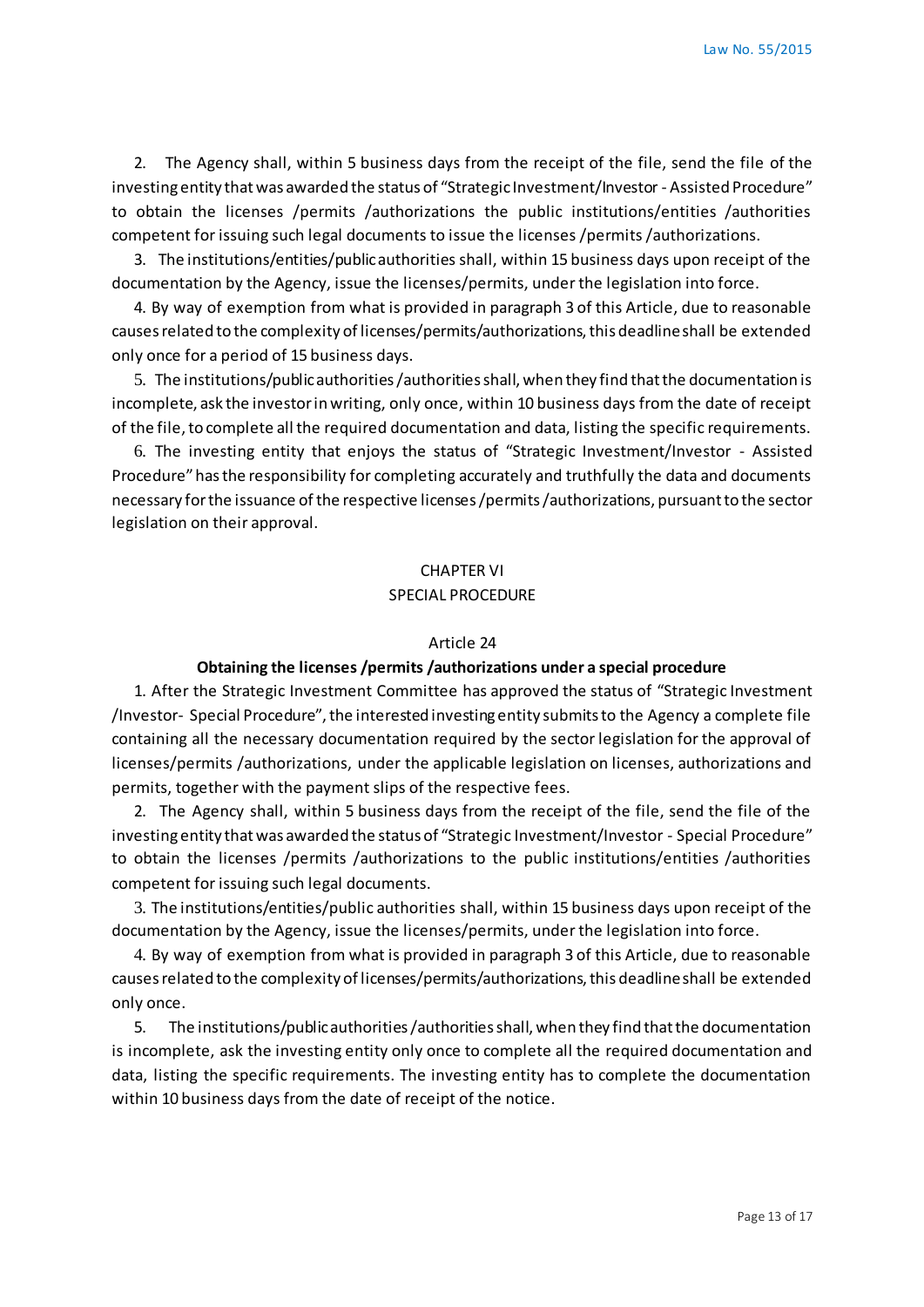6. The investing entity that enjoys the status of "Strategic Investment/Investor - Special Procedure" has the responsibility for completing accurately and truthfully the data and documents necessary for the issuance of the respective licenses /permits /authorizations, pursuant to the sector legislation on their approval.

## Article 25

## **Unification of procedures**

The Council of Ministers can, whenever for the realization of a potential strategic project- special procedure, a number of sectors are involved, and it is necessary to follow several bidding /tender /concession procedures by various authorities, act as follows:

a) unify the strategic investment project appointing as contracting authority the sector of the highest importance in investment, depending on the nature of the strategic investment project;

b) merge the decision-making procedures so that a single contracting or co-signatory authority can take decisions.

# CHAPTER VII SUPPORTING MEASURES

## Article 26

### **Supporting auxiliary infrastructure**

1. The State can support the approved strategic investment with auxiliary infrastructure assisting with the preparation, implementation of the project and realization of the investment, such as roads, water supply, sewerage, electrical power and telecommunications.

2. The Ministry responsible for economic affairs shall, in cooperation with other ministries, examines and check the needs and requirements for ancillary infrastructure, and estimate the approximate cost for its realization. This cost should not be disproportionately high compared to the value and importance of the strategic investment project.

3. The Strategic Investment Committee shall approve the support with auxiliary infrastructure and shall notify in writing the investor.

4. The public authorities/bodies responsible for the realization of such works and service s shall immediately take all the measures and follow all the necessary organizational and operational procedures to identify and meet with priority the infrastructure requirements in concern supporting the approved strategic investment.

#### Article 27

#### **Use of state-owned real estates for the realization of strategic investments**

1. The land plots, forests, agricultural land and other immovable properties owned by the Albanian state may, under this Law, be available to the implementation and realization of the strategic investment projects.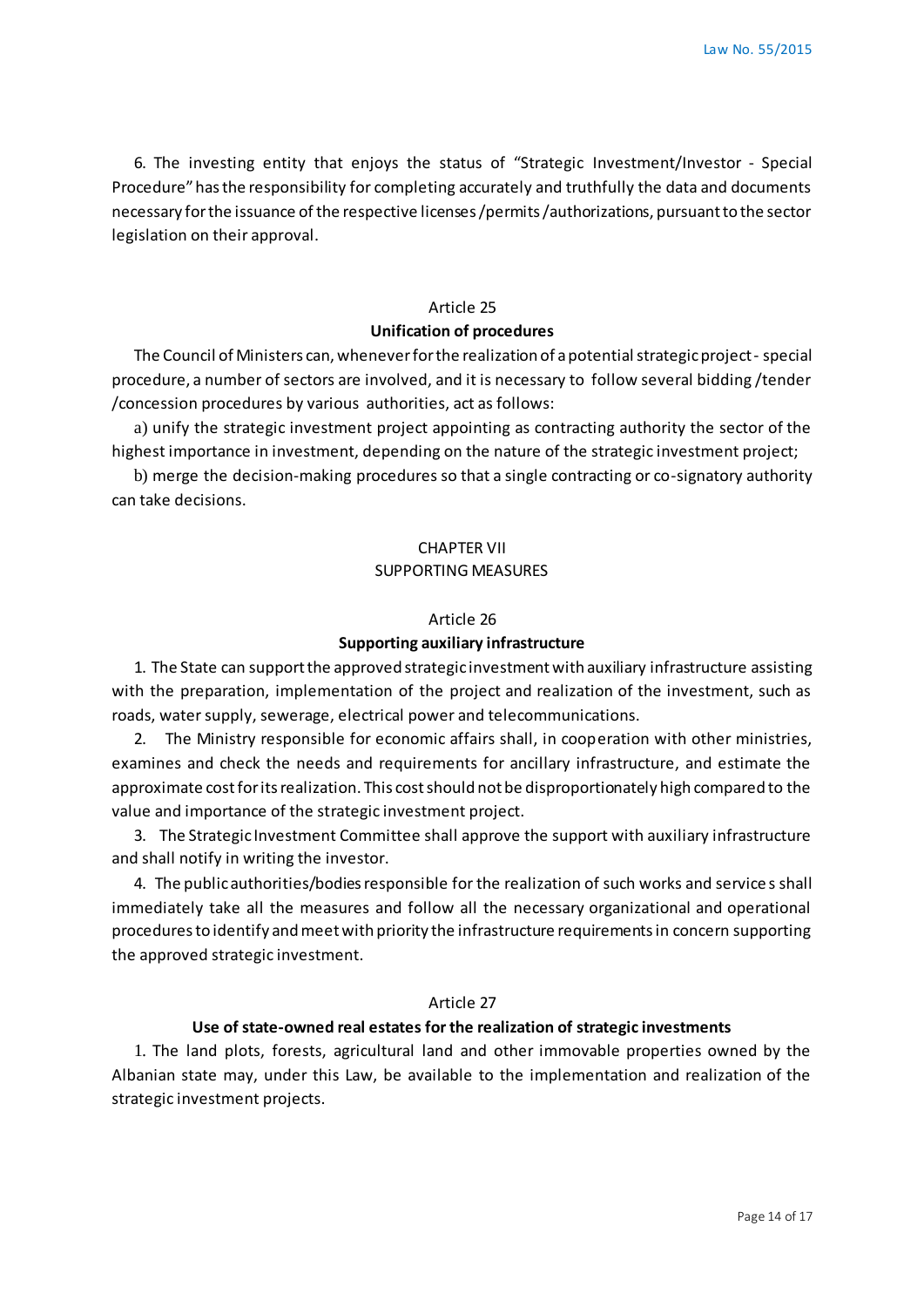2. The availability of the Albanian state-owned real estates for the development and realization of the strategic investment projects is regulated by a decision of the Council of Ministers, according to the legislation into force.

# Article 28 **Expropriations for public interest**

1. To enable the development and realization of a strategic investment projects that enjoys the status of "Strategic Investment/Investor-special procedure", pursuant to this Law, as well as of the supporting infrastructure works and services, the expropriation for public interest of the owners of the privately-owned immovable property is permitted, in accordance with the legislation applicable to the expropriation for public interest, in case the investor was not able to resolve the issues of the ownership title to the immovable property by agreement with the owner, after the investor has exhausted previously all the efforts through the instruments easing access to the land and/or resettling by the state.

The manner of documenting the agreement or dispute with the owner of the immovable property and the time-limit for the initiating/involving the state in the expropriation procedures is defines by a decision of the Council of Ministers.

2. The expropriation for the public interest of privately-owned immovable property is made in accordance with the procedures provided by the legislation into force for expropriations in the public interest.

3. The financial compensation required for the realization of expropri ations shall be borne by the subject that has filed the application for expropriation.

4. The expropriation in the public interest of privately-owned immovable property, pursuant to this Law, is not permitted for the expropriation of immovable property owned by other strategic investors who have already realized their investment earlier.

### Article 29

### **Right to use the shores**

The permit to use of the sea shores, the lakes and rivers banks, their beds and the respective zones, in function of the realization of a strategic investment project, is approved by a special decision of the Council of Ministers, upon the proposal of the Strategic Investment Committee, after receiving previously the opinion of the institutions whose competencies lie in these areas.

### Article 30

#### **Participation of State in a strategic investment**

The State may be a participant in a strategic investments, in the role of the project, area developer or other forms, according to the rules and definitions of the legislation into force. Organization of participation and form is determined by decision of the Council of Ministers.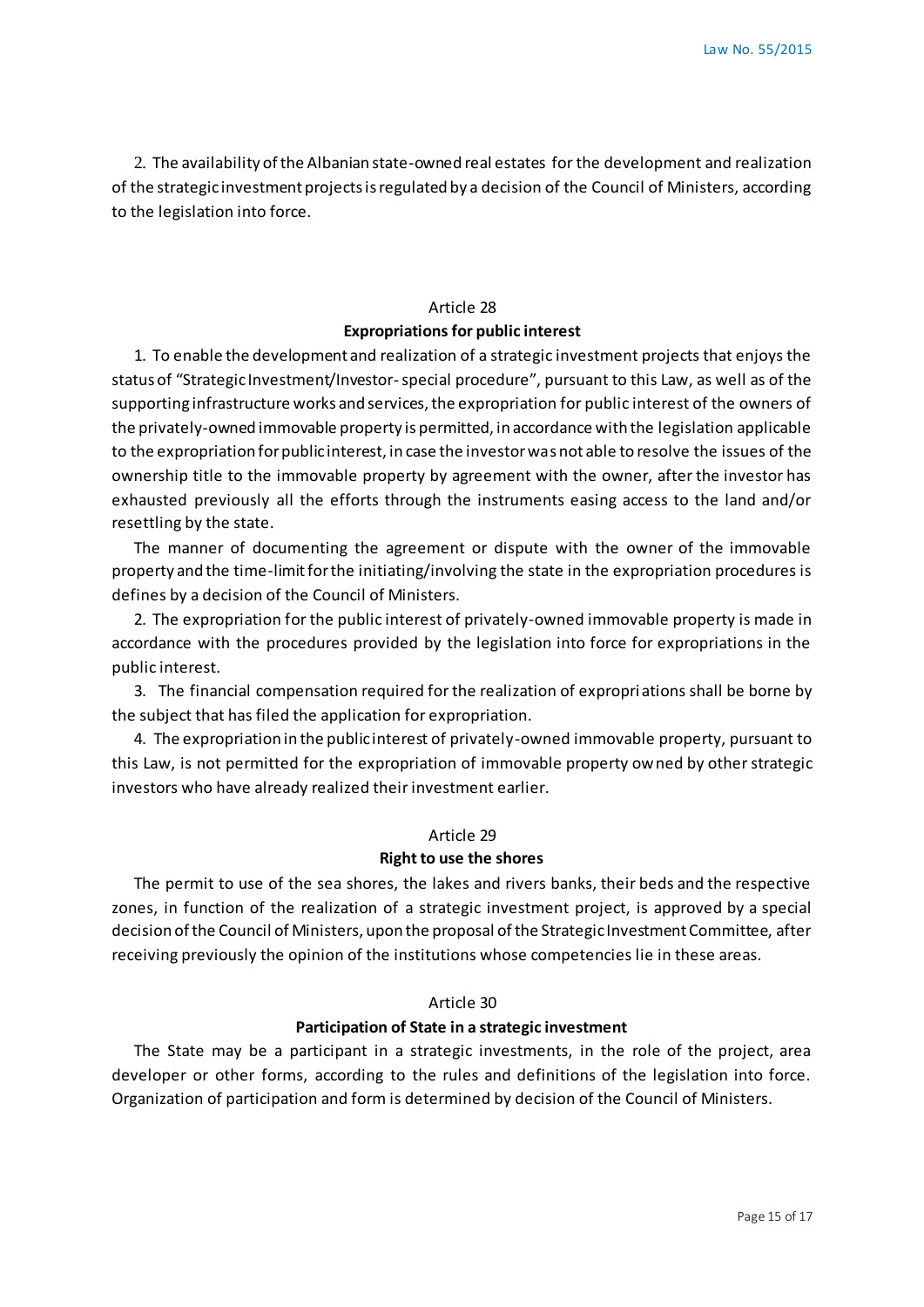#### Article 31

## **Real Estate Fund Supporting the Strategic Investments**

1. In function of state support for the realization of the investment, the Real Estate Fund Supporting the Strategic Investment is created with the state-owned real estates, possessed by the central or local government units.

2. The method of creation, functioning and administration of this fund is approved by a decision of the Council of Ministers.

#### Article 32

## **Administrative and disciplinary measures for failure to perform the duties**

The act or omission of a public official or employee, contrary to article 9 of this Law, is considered a serious failure to perform the duties and constitutes a cause for the initiation of disciplinary proceedings, according to the provisions of Law no. 152/2013, "On the Civil Servant" or the Labor Code of the Republic of Albania. The Agency proposes to the responsible administrative body to take disciplinary measures against the person/persons responsible, according to the legislation into force on the civil service.

#### Article 33

## **Administrative offenses**

1. Any violation of the provisions of this Law, when they do not constitute a criminal offense, constitute an administrative offense and are punishable as follows:

a) the failure to perform the duties provided by paragraph 2 of Article 12, are punishable by a fine from ALL 50,000 (fifty thousand) to ALL 500,000 (five hundred thousand);

b) non-observance of the deadlines provided by paragraph 3, Article 23 and paragraph 3 of Article 24 are punishable by a fine in the amount of ALL 10,000 (ten thousand) per each day of delay, but not more than ALL 150,000 (one hundred fifty thousand).

2. The authority competent to impose a fine is the Agency.

3. The procedure of finding, imposing, appealing and execution of a fine shall be in accordance with the legislation into force on administrative offenses.

## CHAPTER VIII

## TRANSITIONAL AND FINAL PROVISIONS

#### Article 34

#### **Application of the provisions**

1. This Law is applicable to the strategic investments that are planned to be recently realized in the Republic of Albania, after the entry into force of this Law, which are considered as "new investments", but also for those strategic investments that are under development process and for which a contract between the public institution /entity / authority and the strategic investor is not